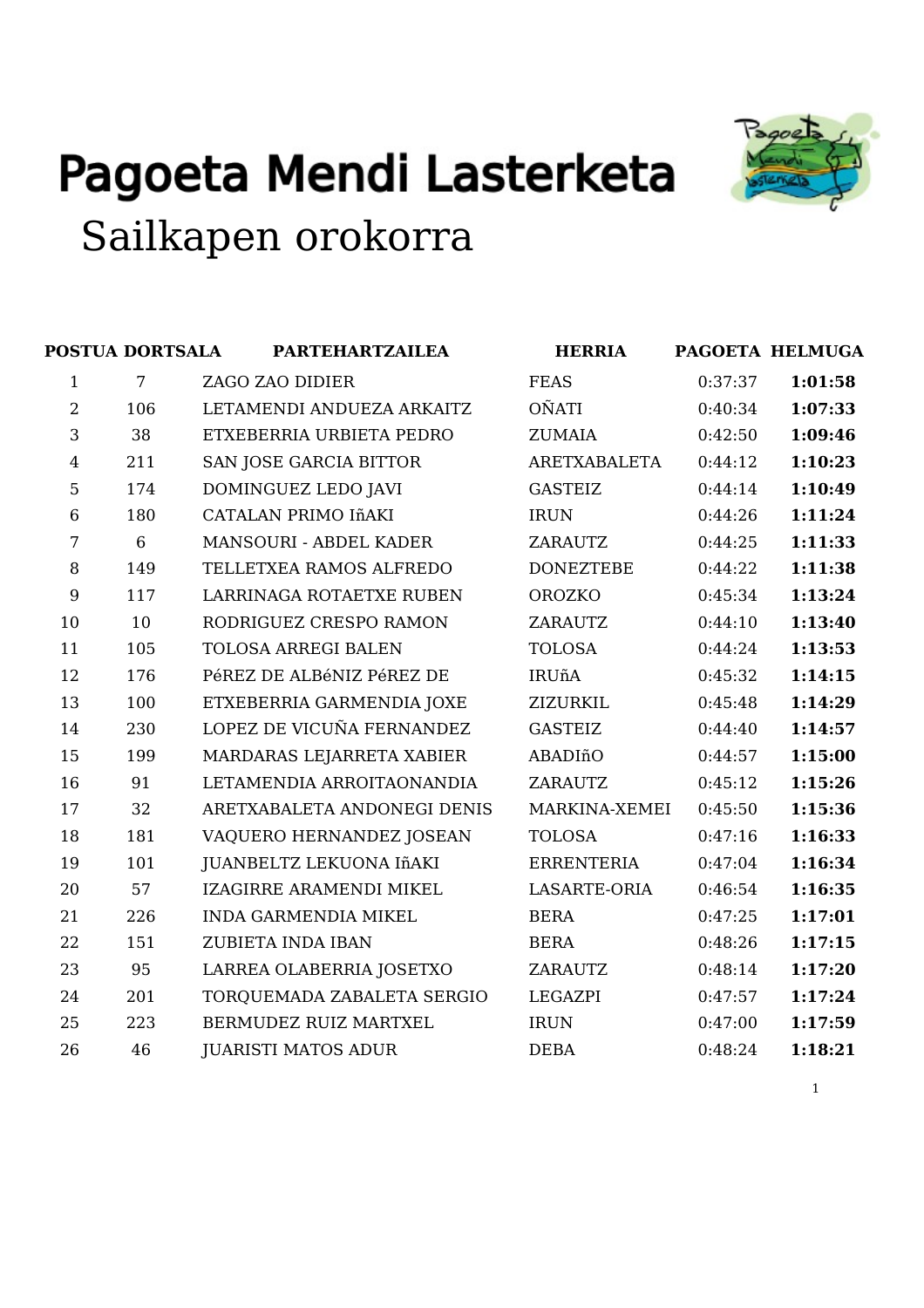

|    | POSTUA DORTSALA | <b>PARTEHARTZAILEA</b>               | <b>HERRIA</b>        |         | PAGOETA HELMUGA |
|----|-----------------|--------------------------------------|----------------------|---------|-----------------|
| 27 | 134             | ARRIZABALAGA ZELAIA ALBERTO          | <b>OLAZAGUTIA</b>    | 0:49:02 | 1:18:29         |
| 28 | 162             | IZAGIRRE MAIZTEGI JUAN ARSENIO       | <b>SORALUZE</b>      | 0:47:13 | 1:18:31         |
| 29 | 153             | ODRIOZOLA LARRARTE ARKAITZ           | <b>ZARAUTZ</b>       | 0:47:22 | 1:18:37         |
| 30 | 65              | <b>IBAIBARRIAGA SAN MARTIN AITOR</b> | <b>MUTRIKU</b>       | 0:48:52 | 1:18:41         |
| 31 | 81              | ASTIAZARAN SALEGI ARKAITZ            | <b>LASTUR</b>        | 0:47:55 | 1:18:46         |
| 32 | 8               | AMILIBIA ARRUTI NEREA                | <b>AIA</b>           | 0:48:12 | 1:19:12         |
| 33 | 127             | HOYOS SEIN MIKEL                     | ORERETA-ERREN        | 0:49:53 | 1:19:50         |
| 34 | 73              | LARRAÑAGA MANTEROLA ANGEL            | ZARAUTZ              | 0:49:12 | 1:19:59         |
| 35 | 78              | SALABERRI ZAZPE MIKEL                | <b>PAMPLONA</b>      | 0:50:09 | 1:20:00         |
| 36 | 179             | <b>BAROJA BLANCO ENRIKE</b>          | <b>ZARAUTZ</b>       | 0:48:45 | 1:20:01         |
| 37 | 194             | KORTABARRIA ESPILLA JOSU             | <b>BERRIZ</b>        | 0:49:28 | 1:20:18         |
| 38 | 72              | ARIAS DAVILA PEDRO                   | <b>ZARAUTZ</b>       | 0:50:17 | 1:20:21         |
| 39 | 87              | <b>RUIZ ARANA INAKI</b>              | <b>SORALUZE</b>      | 0:49:20 | 1:20:22         |
| 40 | 172             | RODRIGUEZ ARAUKUA ISKANDER           | <b>ARRATZU</b>       | 0:50:28 | 1:20:38         |
| 41 | 157             | <b>SALINAS ZUDAIRE DAVID</b>         | <b>ZIZUR MAYOR</b>   | 0:50:38 | 1:21:07         |
| 42 | 166             | ZORROZA GURUZIAGA IKER               | <b>ZORNOTZA</b>      | 0:50:15 | 1:21:20         |
| 43 | 94              | <b>OSA PENA JAIME</b>                | <b>ZUMAIA</b>        | 0:49:46 | 1:21:43         |
| 44 | 193             | PAGONABARRAGA MENDIOLEA              | <b>DURANGO</b>       | 0:50:07 | 1:21:46         |
| 45 | 80              | ARANBURU EPELDE AGOSTI               | <b>ZARAUTZ</b>       | 0:48:04 | 1:21:50         |
| 46 | 74              | LOPEZ MORGADO IBAN                   | <b>ZARAUTZ</b>       | 0:50:08 | 1:22:14         |
| 47 | 23              | REDONDO GARCIA PEDRO                 | <b>SAN SEBASTIÁN</b> | 0:50:53 | 1:22:15         |
| 48 | 202             | <b>GONZALEZ GALARRAGA IBON</b>       | <b>ORENDAIN</b>      | 0:51:32 | 1:22:15         |
| 49 | 43              | <b>MAIZ PAGOLA IGOR</b>              | <b>USURBIL</b>       | 0:51:12 | 1:22:16         |
| 50 | 9               | SÁNCHEZ IZQUIERDO PATXI              | ZARAUTZ              | 0:49:10 | 1:22:24         |
| 51 | 13              | LULUAGA OTERMIN IÑAKI                | <b>ZESTOA</b>        | 0:51:39 | 1:22:26         |
| 52 | 208             | ZULAIKA ARAKISTAIN GOTZON            | <b>MENDARO</b>       | 0:50:05 | 1:22:27         |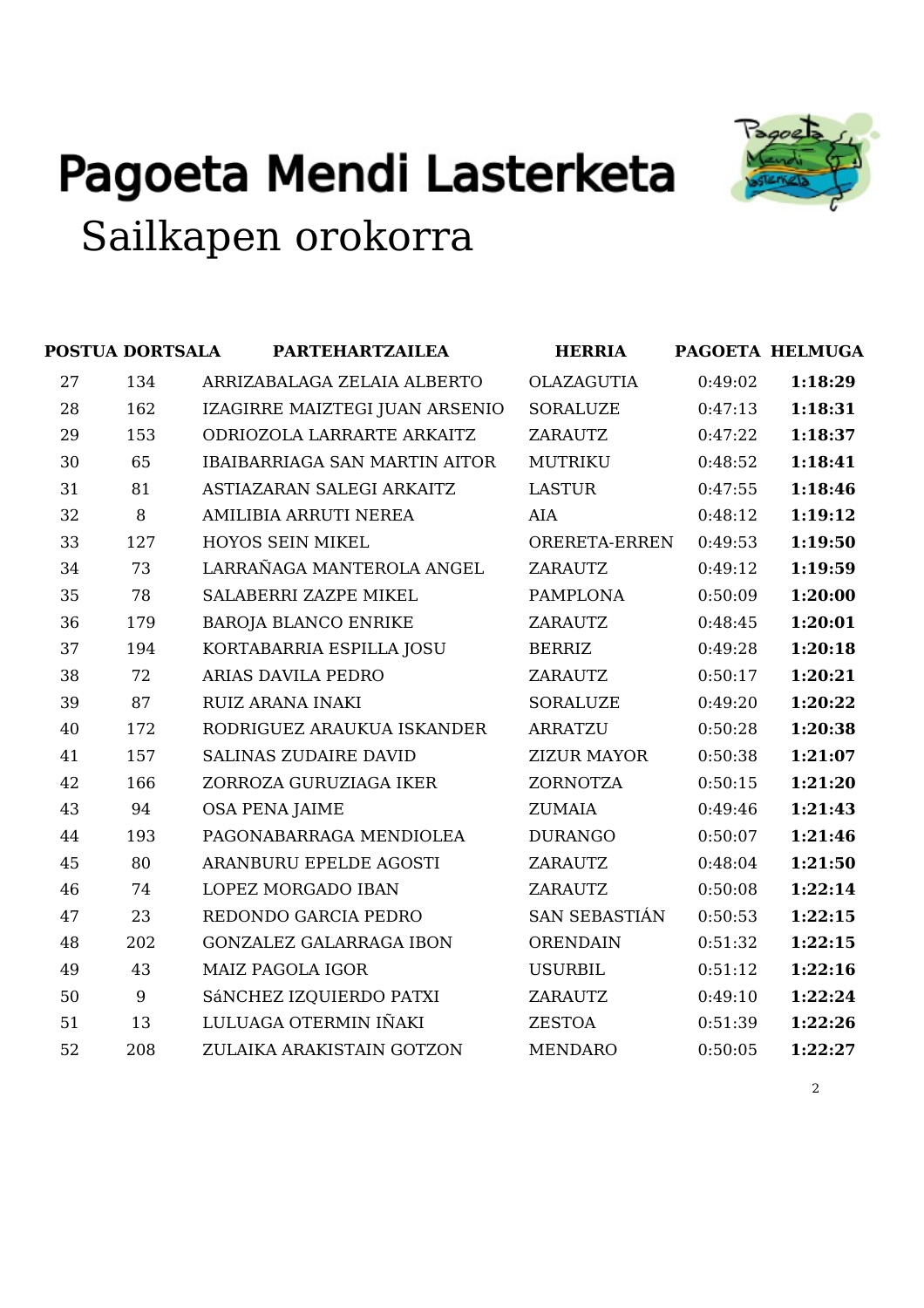

|    | POSTUA DORTSALA | <b>PARTEHARTZAILEA</b>          | <b>HERRIA</b>       |         | PAGOETA HELMUGA |
|----|-----------------|---------------------------------|---------------------|---------|-----------------|
| 53 | 42              | MARTIJA ROTETA JOSE             | <b>AZPEITI</b>      | 0:50:39 | 1:22:28         |
| 54 | 55              | <b>SALILLAS GARCIA XABIER</b>   | <b>HERNANI</b>      | 0:51:31 | 1:22:32         |
| 55 | 107             | ETXABE IZAGIRRE MIIKEL          | <b>HERNANI</b>      | 0:51:38 | 1:22:36         |
| 56 | 16              | AIERTZA ETXABE MIGEL ANGEL      | <b>AIZARNAZABAL</b> | 0:50:56 | 1:22:41         |
| 57 | 123             | SALEGI ALDALUR JOSEBA           | <b>AZKOITIA</b>     | 0:51:30 | 1:22:42         |
| 58 | 45              | <b>ARTOLA ALTUNA PATXI</b>      | <b>HERNANI</b>      | 0:50:20 | 1:22:47         |
| 59 | 79              | SANCHO SANCHEZ ANDER            | <b>PAMPLONA</b>     | 0:52:45 | 1:22:48         |
| 60 | 221             | <b>ONGAY TERE NURIA</b>         | <b>SATRUSTEGI</b>   | 0:51:18 | 1:22:49         |
| 61 | 220             | ALDAZ OSINAGA EGOITZ            | <b>OLAZTI</b>       | 0:51:15 | 1:22:50         |
| 62 | 115             | CIGA LOZANO SANTIAGO            | <b>MONREAL</b>      | 0:51:29 | 1:22:51         |
| 63 | 76              | AGIRRESAROBE IGIñIZ MIKEL       | <b>IRUN</b>         | 0:52:50 | 1:22:53         |
| 64 | 164             | ZURIARRAIN ITURBE ANDONI        | <b>AMASA</b>        | 0:52:22 | 1:22:56         |
| 65 | 183             | BELAUNTZARAN MARIEZKURRENA      | <b>ARESO</b>        | 0:51:54 | 1:23:04         |
| 66 | 20              | <b>AZPEITIA INDA ASIER</b>      | <b>DONOSTIA</b>     | 0:51:10 | 1:23:05         |
| 67 | 21              | AZPEITIA INDA JOXEBA            | <b>DONOSTIA</b>     | 0:50:18 | 1:23:05         |
| 68 | 37              | <b>AZPEITIA INDA INAKI</b>      | <b>DONOSTIA</b>     | 0:51:08 | 1:23:06         |
| 69 | 26              | LARRAñAGA MUJIKA ION            | <b>ZUMAIA</b>       | 0:51:23 | 1:23:06         |
| 70 | 25              | MARTIJA ETXEBERRIA RAFAEL       | ZUMAIA              | 0:51:21 | 1:23:07         |
| 71 | 82              | SALEGI ALDALUR MIKEL            | <b>AZPEITIA</b>     | 0:52:17 | 1:23:12         |
| 72 | 19              | <b>GONZALEZ FUENTES ALBERTO</b> | LAREDO              | 0:50:02 | 1:23:14         |
| 73 | 228             | MITXELENA MARITXALAR AITOR      | <b>LESAKA</b>       | 0:52:24 | 1:23:19         |
| 74 | 148             | PEREZ ARTIEDA OHIAN             | <b>BERA</b>         | 0:50:50 | 1:23:20         |
| 75 | 96              | ILLARRAMENDI IRIBAR MIKEL       | <b>GETARIA</b>      | 0:51:24 | 1:23:35         |
| 76 | 34              | URRIZALKI JAUREGI ENEKO         | <b>ARRASATE</b>     | 0:51:37 | 1:23:37         |
| 77 | 18              | ALKORTA ARRUTI ASIER            | <b>AIZARNAZABAL</b> | 0:52:53 | 1:23:52         |
| 78 | 102             | ERAÑA OLASKOAGA IGOR            | Arrasate            | 0:52:29 | 1:23:56         |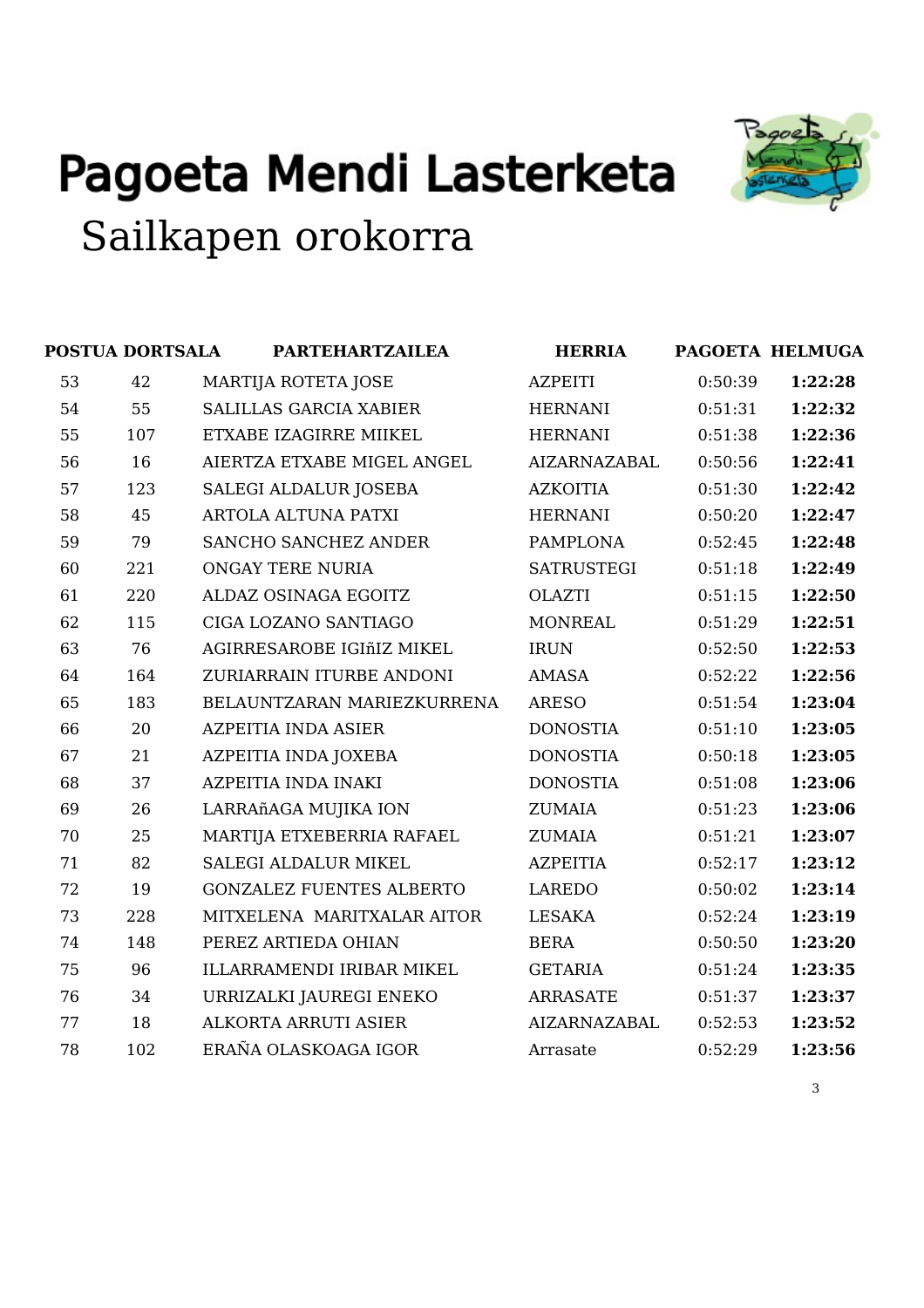

|     | POSTUA DORTSALA | <b>PARTEHARTZAILEA</b>          | <b>HERRIA</b>       |         | PAGOETA HELMUGA |
|-----|-----------------|---------------------------------|---------------------|---------|-----------------|
| 79  | 160             | ROTETA ODRIOZOLA XABIER         | <b>ZARAUTZ</b>      | 0:50:36 | 1:24:17         |
| 80  | 12              | MUGERZA SILVAN IñIGO            | <b>ZARAUTZ</b>      | 0:51:28 | 1:24:18         |
| 81  | 175             | MUJIKA IRAOLA ENEKO             | <b>BEASAIN</b>      | 0:52:48 | 1:24:18         |
| 82  | 75              | URRUTIA SAINZ LANDER            | <b>GALDAKAO</b>     | 0:53:32 | 1:24:58         |
| 83  | 47              | IRIBAR MENDOZA JUAN MANUEL      | <b>ZARAUTZ</b>      | 0:52:20 | 1:25:21         |
| 84  | 104             | ETXEBARRIA ETXAGIBEL OXEL       | <b>ARRASATE</b>     | 0:52:38 | 1:25:28         |
| 85  | 154             | <b>GUENETXEA MONDRAGON IGOR</b> | ARETXABALETA        | 0:52:21 | 1:25:39         |
| 86  | 191             | <b>GIL FERNANDEZ DE RETANA</b>  | <b>GASTEIZ</b>      | 0:51:40 | 1:25:45         |
| 87  | 118             | RODRIGUEZ BAGLIETTO JUAN        | <b>EIBAR</b>        | 0:53:47 | 1:26:37         |
| 88  | 177             | <b>AIERBE GURIDI IGOR</b>       | <b>ATAUN</b>        | 0:53:02 | 1:26:38         |
| 89  | 144             | OTAEGI AñORGA IGOR              | <b>OIARTZUN</b>     | 0:53:21 | 1:26:39         |
| 90  | 145             | OTAEGI AñORGA ASIER             | <b>OIARTZUN</b>     | 0:53:23 | 1:26:40         |
| 91  | 44              | ARANBURU ARANBURU JUANJO        | ZUMARRAGA           | 0:53:17 | 1:26:44         |
| 92  | 159             | <b>GOROSTIAGA URRUTIA IKER</b>  | <b>OÑATI</b>        | 0:52:15 | 1:26:46         |
| 93  | 85              | EROSTARBE GARITANO IñAKI        | ZARAUTZ             | 0:52:56 | 1:26:56         |
| 94  | 111             | JAURRIETA URRUTIA MIKEL         | <b>HONDARRIBIA</b>  | 0:53:33 | 1:27:06         |
| 95  | 198             | SOLAGUREN MAGUREGI EñAUT        | <b>ZORNOTZA</b>     | 0:55:20 | 1:27:10         |
| 96  | 88              | ECEIZA IRURETAGOIENA IDOIA      | <b>ZUBIETA</b>      | 0:53:40 | 1:27:16         |
| 97  | 130             | SALGADO MANGAS JOSE ANTONIO     | <b>ALSASUA</b>      | 0:51:52 | 1:27:17         |
| 98  | 204             | COLL CAPELLE JOSEP RICARD       | <b>VITORIA</b>      | 0:53:55 | 1:27:29         |
| 99  | 158             | ZALDUNBIDE LEGARRA ERLANTZ      | <b>DURANGO</b>      | 0:52:26 | 1:27:35         |
| 100 | 168             | OLIDEN ARAMENDI IOSU            | <b>ZARAUTZ</b>      | 0:53:15 | 1:28:07         |
| 101 | 17              | OÑEDERRA OLAIZOLA JOSE ANGEL    | <b>AIZARNAZABAL</b> | 0:53:20 | 1:28:11         |
| 102 | 224             | BERGANZO ZARATE IKER            | ZORNOTZA            | 0:54:19 | 1:28:25         |
| 103 | 206             | <b>GARMENDIA YABEN ANDER</b>    | <b>ANDOAIN</b>      | 0:54:16 | 1:28:26         |
| 104 | 54              | TUEROS RODRIGUEZ IBAN           | <b>EIBAR</b>        | 0:56:39 | 1:28:30         |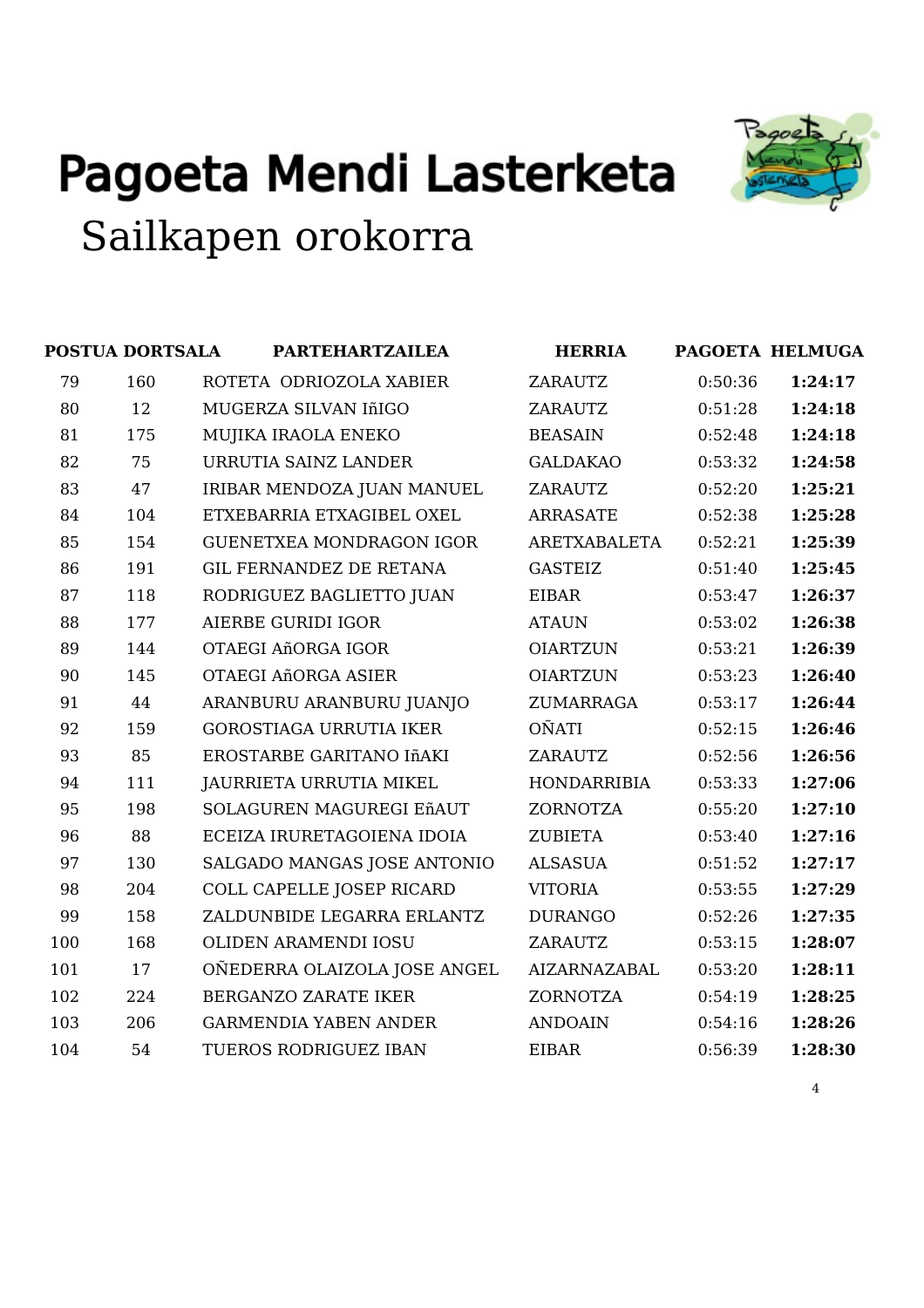



|     | <b>POSTUA DORTSALA</b> | <b>PARTEHARTZAILEA</b>        | <b>HERRIA</b>    |         | PAGOETA HELMUGA |
|-----|------------------------|-------------------------------|------------------|---------|-----------------|
| 105 | 15                     | ETXANIZ ERRAZKIN ZIGOR        | ORIO             | 0:56:11 | 1:28:51         |
| 106 | 182                    | ANGULO TOBALINA LEANDRO       | <b>MIRANDA</b>   | 0:56:56 | 1:28:56         |
| 107 | 214                    | ALVAREZ ESPADA PABLO          | <b>MUTRIKU</b>   | 0:57:07 | 1:29:00         |
| 108 | 86                     | FONTENLA SUKIA ION            | <b>ATAUN</b>     | 0:56:10 | 1:29:14         |
| 109 | 56                     | <b>UGALDE USANDIZAGA JON</b>  | <b>ZARAUTZ</b>   | 0:56:16 | 1:29:20         |
| 110 | 192                    | LARRETA BALERDI UGAITZ        | <b>VILLABONA</b> | 0:54:59 | 1:29:33         |
| 111 | 217                    | <b>ESKUDERO LAGOS JOSU</b>    | <b>IRUN</b>      | 0:57:08 | 1:29:34         |
| 112 | 165                    | <b>GOYA ARRESE CARLOS</b>     | <b>DONOSTIA</b>  | 0:55:06 | 1:29:35         |
| 113 | 39                     | LARRINAGA LARRUSKAIN IKER     | MARKINA-XEMEI    | 0:56:38 | 1:29:35         |
| 114 | 11                     | MANTEROLA LARRAZA JOSE        | ORIO             | 0:54:58 | 1:29:48         |
| 115 | 135                    | BENGOETXEA LOIDI MIKEL        | ZARAUTZ          | 0:56:25 | 1:29:50         |
| 116 | 225                    | <b>GUERRA CRISPIN ALBERTO</b> | <b>BILBAO</b>    | 0:55:52 | 1:29:58         |
| 117 | 203                    | LASA ESKISABEL ANE            | <b>DONOSTIA</b>  | 0:56:04 | 1:30:08         |
| 118 | 59                     | SÁNCHEZ IZQUIERDO MANUEL      | <b>ZARAUTZ</b>   | 0:53:38 | 1:30:39         |
| 119 | 147                    | LARRAñAGA AGIRRE IGOR         | <b>ANDOAIN</b>   | 0:55:00 | 1:30:41         |
| 120 | 190                    | UGARTE BALERDI JUAN MARI      | <b>USURBIL</b>   | 0:55:25 | 1:30:52         |
| 121 | 150                    | TELLETXEA MAIA TOMAS          | <b>IRUN</b>      | 0:56:03 | 1:30:56         |
| 122 | 185                    | RODRÍGUEZ CARRETERO IMANOL    | ZUMAIA (         | 0:57:30 | 1:31:03         |
| 123 | 22                     | ESNAOLA BEREZIARTUA XIMON     | <b>ZARAUTZ</b>   | 0:57:15 | 1:31:05         |
| 124 | 108                    | LIZEAGA AZPIOLEA GUILLERMO    | <b>ZARAUTZ</b>   | 0:52:10 | 1:31:07         |
| 125 | 122                    | FERNÁNDEZ GAMAZO IGOR         | <b>EIBAR</b>     | 0:55:23 | 1:31:08         |
| 126 | 67                     | BEIZAMA LARRARTE HILARIO      | <b>ZARAUTZ</b>   | 0:56:24 | 1:31:22         |
| 127 | 98                     | ARANBERRI ISASTI IOKIN        | ZARAUTZ          | 0:57:13 | 1:31:41         |
| 128 | 129                    | MARTIARENA ARREGI ALEX        | <b>ARRASATE</b>  | 0:55:44 | 1:31:43         |
| 129 | 161                    | <b>GOMEZ PULIDO TXEMA</b>     | <b>ZARAUTZ</b>   | 0:57:38 | 1:31:52         |
| 130 | 142                    | LOZANO GARCIA JUAN RAMON      | <b>ZARAUTZ</b>   | 0:57:39 | 1:31:52         |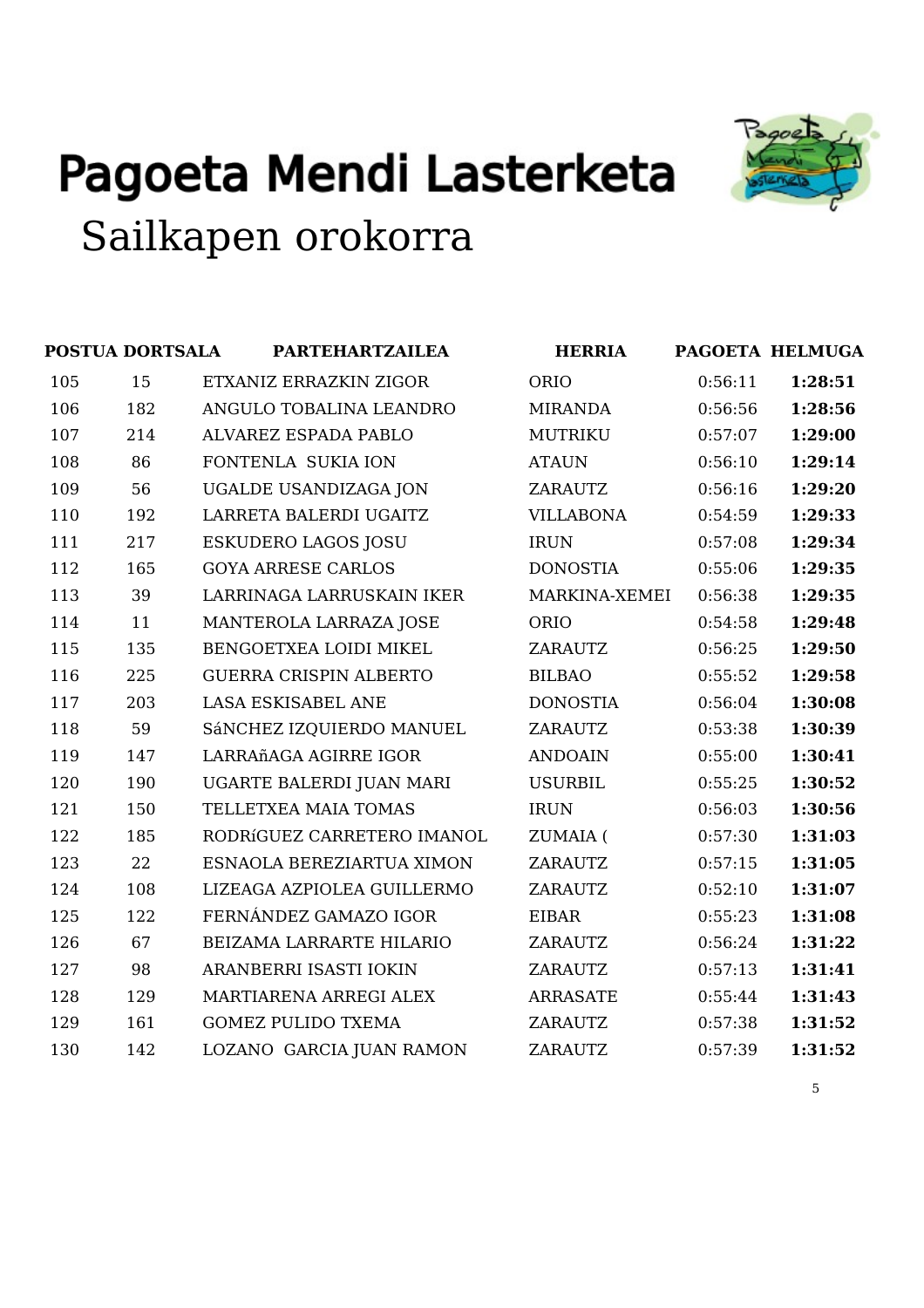

|     | <b>POSTUA DORTSALA</b> | <b>PARTEHARTZAILEA</b>      | <b>HERRIA</b>       |         | PAGOETA HELMUGA |
|-----|------------------------|-----------------------------|---------------------|---------|-----------------|
| 131 | 216                    | MENDIA ELUSTONDO IÑAKI      | EZKIO-ITSASO        | 0:58:12 | 1:31:57         |
| 132 | 119                    | LOPEZ GOMEZ-SIMON DAVID     | <b>ERMUA</b>        | 0:57:24 | 1:32:20         |
| 133 | 143                    | CILLERO RICA ROBERTO        | <b>ANDOAIN</b>      | 0:57:32 | 1:32:24         |
| 134 | 49                     | MENDIZABAL GARATE JOSE      | <b>LASARTE ORIA</b> | 0:57:18 | 1:33:03         |
| 135 | 131                    | LETAMENDI BELAMENDIA IñAKI  | <b>LASARTE</b>      | 0:57:10 | 1:33:05         |
| 136 | 60                     | ADURIZ IRURETAGOYENA XANTI  | <b>HERNANI</b>      | 0:57:02 | 1:33:16         |
| 137 | 141                    | AROSTEGUI ALBISU JAGOBA     | <b>ANDOAIN</b>      | 0:57:34 | 1:33:19         |
| 138 | 188                    | MARIN ASTOBIETA TXETXU      | <b>GORLIZ</b>       | 0:58:38 | 1:33:24         |
| 139 | 184                    | ELOLA EZEIZA MIKEL          | <b>ADUNA</b>        | 0:57:16 | 1:33:36         |
| 140 | 126                    | BARRENA BENITO ALAITZ       | <b>LEZAMA</b>       | 0:55:36 | 1:34:28         |
| 141 | 215                    | CALVO MANEIRO PAKO          | <b>DONOSTIA</b>     | 0:58:09 | 1:34:42         |
| 142 | 40                     | MATEO ORTEGA TEODORO        | <b>AGURAIN</b>      | 0:58:43 | 1:34:50         |
| 143 | 64                     | MANCISIDOR GALDOS PEIO      | <b>MUTRIKU</b>      | 0:58:59 | 1:34:51         |
| 144 | 36                     | ALDAZ ODRIOZOLA EKAIN       | <b>ZARAUTZ</b>      | 0:59:28 | 1:35:08         |
| 145 | 229                    | <b>AZKUNE ALBERDI MIKEL</b> | <b>ERRENTERIA</b>   | 0:59:59 | 1:35:09         |
| 146 | 77                     | ARAKISTAIN AGIRRE AIMAR     | <b>EIBAR</b>        | 0:56:09 | 1:35:24         |
| 147 | 213                    | <b>GOñI BERGARA BENITO</b>  | <b>PAMPLONA</b>     | 0:57:23 | 1:35:30         |
| 148 | 28                     | ESNAOLA BEREZIARTUA XABIER  | <b>LASARTE-ORIA</b> | 1:00:50 | 1:35:33         |
| 149 | 173                    | AGOÜEX BARJACOBA IñAKI      | <b>ZARAUTZ</b>      | 0:58:39 | 1:35:47         |
| 150 | 66                     | ORMAZABAL GARMENDIA MIKEL   | <b>LASARTE-ORIA</b> | 1:00:04 | 1:35:51         |
| 151 | 136                    | ETXEZARRETA ARKAUZ GORKA    | <b>ZARAUTZ</b>      | 0:59:58 | 1:36:03         |
| 152 | 137                    | MUJIKA GENBELZU IKER        | <b>ZARAUTZ</b>      | 1:00:13 | 1:36:04         |
| 153 | 128                    | <b>CHICO CAMPOS ENEKO</b>   | <b>ZARAUTZ</b>      | 0:57:36 | 1:36:15         |
| 154 | 200                    | ALDASORO BERAKOETXEA ENEKO  | <b>LAZKAO</b>       | 1:00:49 | 1:36:15         |
| 155 | 189                    | <b>BERAZA SEñOR OSCAR</b>   | <b>ZARAUTZ</b>      | 0:59:57 | 1:36:16         |
| 156 | 205                    | ARRIETA HORRILLO AITOR      | <b>DONOSTIA</b>     | 1:00:01 | 1:36:18         |
|     |                        |                             |                     |         |                 |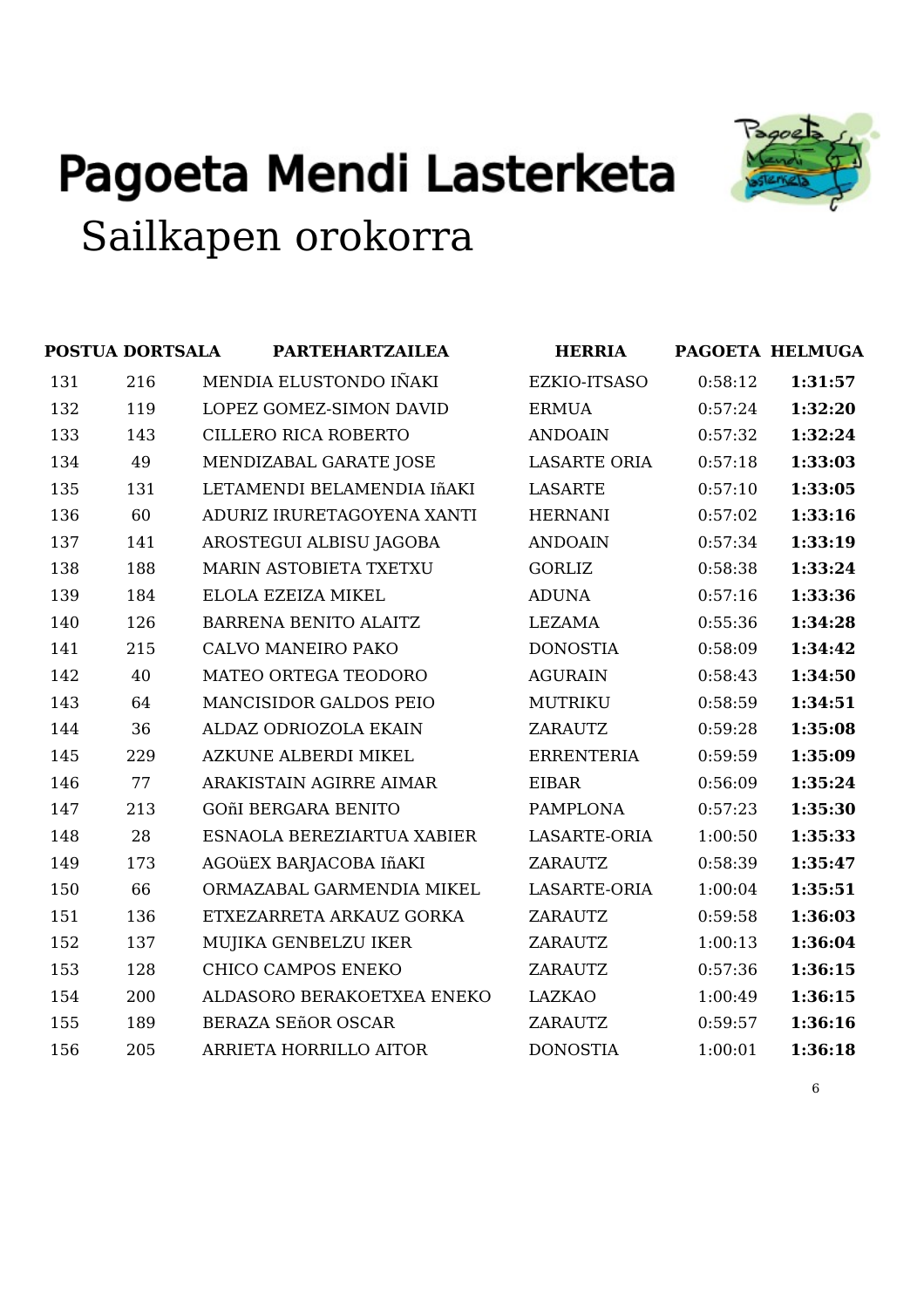



|     | <b>POSTUA DORTSALA</b> | <b>PARTEHARTZAILEA</b>          | <b>HERRIA</b>       |         | PAGOETA HELMUGA |
|-----|------------------------|---------------------------------|---------------------|---------|-----------------|
| 157 | 97                     | ORBEGOZO IBARGUREN JEXUS        | <b>ERRENTERIA</b>   | 0:58:57 | 1:36:20         |
| 158 | 109                    | LOPETEGI MENDIZABAL GURUTZ      | <b>DONOSTIA</b>     | 1:00:39 | 1:36:38         |
| 159 | 84                     | PRADA FERNANDEZ XABIER          | <b>LASARTE-ORIA</b> | 0:58:08 | 1:36:47         |
| 160 | 116                    | CIGA LOZANO MIGUEL ÁNGEL        | <b>BERIAIN</b>      | 0:59:56 | 1:37:00         |
| 161 | 29                     | IPARRAGIRRE USARRALDE JOSEBA    | <b>LASARTE-ORIA</b> | 1:00:16 | 1:37:26         |
| 162 | 14                     | ZUMETA LARBURU ESTEBAN          | AIA                 | 1:00:10 | 1:38:01         |
| 163 | 58                     | <b>IRAETA AGIRRE ARKAITZ</b>    | <b>AZKOITIA</b>     | 1:01:52 | 1:38:17         |
| 164 | 71                     | ODRIOZOLA UNANUE IORITZ         | <b>AZKOITIA</b>     | 1:01:51 | 1:38:18         |
| 165 | 120                    | LARRAñAGA HERNANDEZ JUAN        | <b>ZARAUTZ</b>      | 0:58:35 | 1:38:50         |
| 166 | 169                    | URBIETA MAKAZAGA JON            | <b>ZARAUTZ</b>      | 1:01:48 | 1:39:26         |
| 167 | 92                     | <b>BARAIBAR CABALLERO ARITZ</b> | <b>ZARAUTZ</b>      | 1:02:04 | 1:39:26         |
| 168 | 167                    | <b>ECEIZA PRIETO AINGERU</b>    | <b>DONOSTIA</b>     | 1:04:37 | 1:39:46         |
| 169 | 90                     | ZUBIA HURTADO PAULA             | <b>DONOSTIA</b>     | 1:00:38 | 1:39:55         |
| 170 | 89                     | DIEZ MORAN KARLOS               | <b>DONOSTIA</b>     | 1:00:40 | 1:39:56         |
| 171 | 41                     | <b>MARTIJA ROTETA SANTOS</b>    | ZARAUTZ             | 1:03:21 | 1:40:02         |
| 172 | 93                     | <b>ESPALLARGAS SANCHO</b>       | ZARAUTZ             | 1:01:08 | 1:40:11         |
| 173 | 61                     | MURUA MURUA JOSUNE              | <b>ZARAUTZ</b>      | 1:00:09 | 1:40:20         |
| 174 | 152                    | MOLINERO UGALDE JUANMA          | <b>BERA</b>         | 1:03:23 | 1:40:57         |
| 175 | 30                     | URRETABIZKAIA IGUARAN, IXIDRO   | <b>BILLABONA</b>    | 1:01:45 | 1:42:00         |
| 176 | 99                     | LARRAZA VASALLO JUAN            | <b>IRUN</b>         | 1:01:44 | 1:42:00         |
| 177 | 33                     | ROSA FRESNEDA MARIAN            | <b>BILLABONA</b>    | 1:02:51 | 1:42:01         |
| 178 | 48                     | <b>JORRIN BILBAO DAVID</b>      | <b>BILBO</b>        | 1:01:28 | 1:42:19         |
| 179 | 207                    | LIZARRALDE PEÑA IDURRE          | ORIO                | 1:02:03 | 1:42:33         |
| 180 | 132                    | IZAGUIRRE ULACIA ITZIAR         | <b>ZARAUTZ</b>      | 1:03:18 | 1:43:26         |
| 181 | 133                    | ORBEGOZO ODRIOZOLA IÑAKI        | <b>ZARAUTZ</b>      | 1:03:04 | 1:43:26         |
| 182 | 51                     | DE LA CRUZ ESCARTÍN RUBEN       | ZARAGOZA            | 1:02:02 | 1:43:45         |